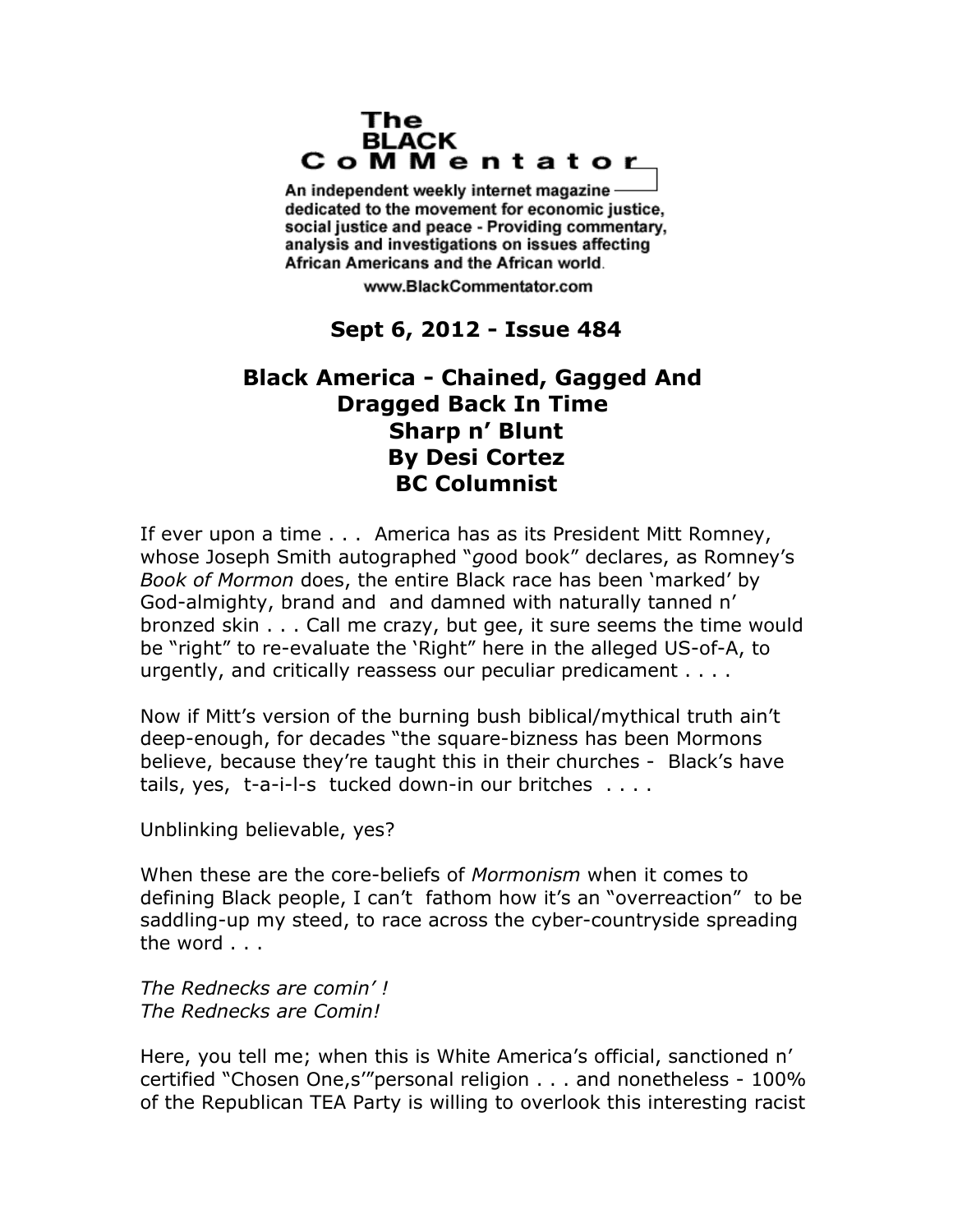tidbit . . . and a wagon-train full-of genuine, authentic frontier gibberish twisted into religious rituals which are apart of Brigham Young's religion, when that's the position White America is taking . . . I'd suggest Black folks, and all other Americans-of-Color prepare for conflicts and hostility not seen since the early 1960's in America.

Considering the story of America, just about any damn thing is possible. Think Japanese Internment Camps, The Zoot suit Riots and The Tulsa City Riots.

When most of "White America" - is calculatingly isolated and intentionally insulated from we, the *undesirables - and* believes as Romney believes - this nation's first Black President does not love America the way Hal 'n Charley do down at the plant do . . . .

And when millions upon millions of Real Americans ponder if, this President may is even a US citizen . . . he very well-may be a dreaded Marxist/Communist/Socialist/Black Nationalist Mulatto Muslim, and when you can't "put nothing past that boy . . . , then understand and accept the internal volatility residing within America is at flammable, combustible levels.

You can feel the tension in the air, everywhere.

Somebody ought be discussing the real possibilities of mindless, random physical attacks on Blacks, Latinos, Native Americans and Asians, as well as the strategic and calculated silencing of "uppity Negroes." And lest I leave-out women . . . the one's who don't know n' accept their inherently inferior-lot in life.

If the Japanese couldn't be trusted after December 7th, 1941, then I doubt they, or for that matter Blacks and Latinos won't be trusted come November 7th, 2012, another electorial day which may live on in infamy.

Everybody responsible for voting Obama into the Oval Office . . . are, after all t*he enemy* of the GOP; a rough translation of that . . . 80% of White men in America will be at war with . . . everybody else and most of the world.

*White men . . . unleashed.*

I don't think I'm going far enough in stating its not far-fetched to visualize a Mormon tabernacle choir of "nay-sayers, "the Rick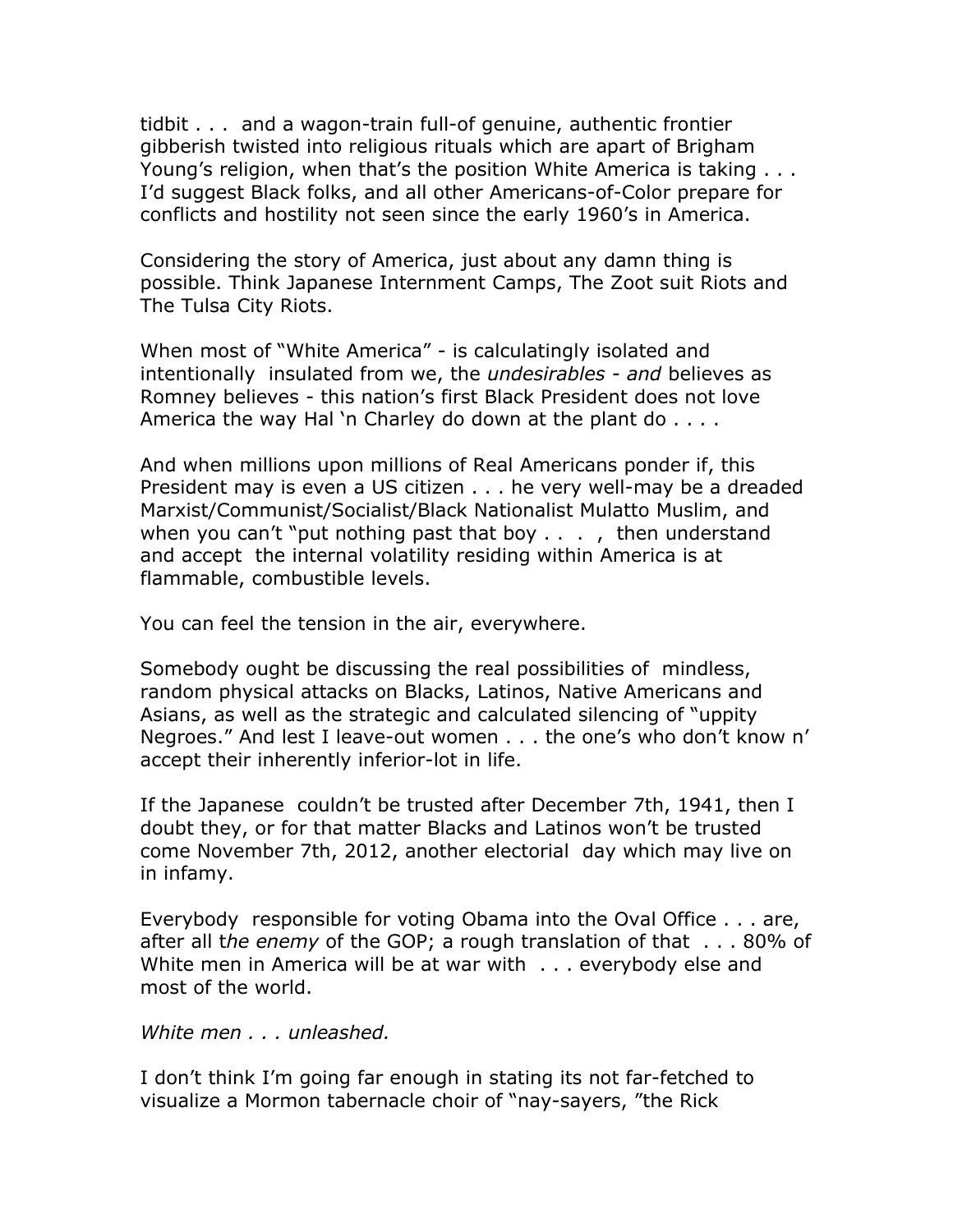Santorum section," who'd desire- to, in all aspects of the term - place Blacks back in our assigned 1953 place, back chained-down by racist laws which would diminish our chances at a good education, a good job, a home of our choice, in the neighborhood of our choosing . . . all of which would be revoked, and we'd be placed back in societal chains. .

What Vice President Joe Biden was really guilty-of in the small minds of Republican TEA Party cult members; being a no-good, good for not a damn thing *Nigger Luver.* They just can't yet call him that without paying a political price, but you just give Donald Trump and his pompous aristocratic Wall St Pimps a few weeks . . .

Come Halloween, some angry, half-mad White politician or talk show host is gonna come out and refer to the President, or his wife, or his kids even as . . . Niggers.

Honestly, who's surprised the GOP convention goers threw peanuts at an CNN camerawoman and declare that's "how they feed the animals . . . !"

Note; when Romney or his Boy Ryan demean and insult this president, go as far as Romney's doing and join the "Show Us Your Papers Boy lynchmob, embrace and echo The Don's demands - this is the rallying call of Good ol Boys from Austin to Boston, they're appealing to a nationwide, *nationwide* audience I say, not merely Good Ol Boys down in Dixie.

Last week a Republican TEA Party Candidate for an Lubbock Texas sheriff position, one Kelly Rowe, laid-out how he believes Real Americans, i.e., White folks should begin to prepare their neighborhoods, communities and towns for yet-another Civil War if Obama is reelected.

Rowe's running for office, seeking and appealing to the unwashed White masses - advocating the formation of militias . . . .

Here in Denver, AM hate radio daily discusses who n' what Obama really is; his mother was a Commie/Pinko Nigger-luvin' tramp who can be seen posing nude all over the internet, His father is not the Kenyan Barack Obama, but Frank Lloyd Marshall, the noted Black journalist/photographer/activist , and of course communist of the era, and the Presidents records, from Kindergarten to college are littered with lies and forgeries.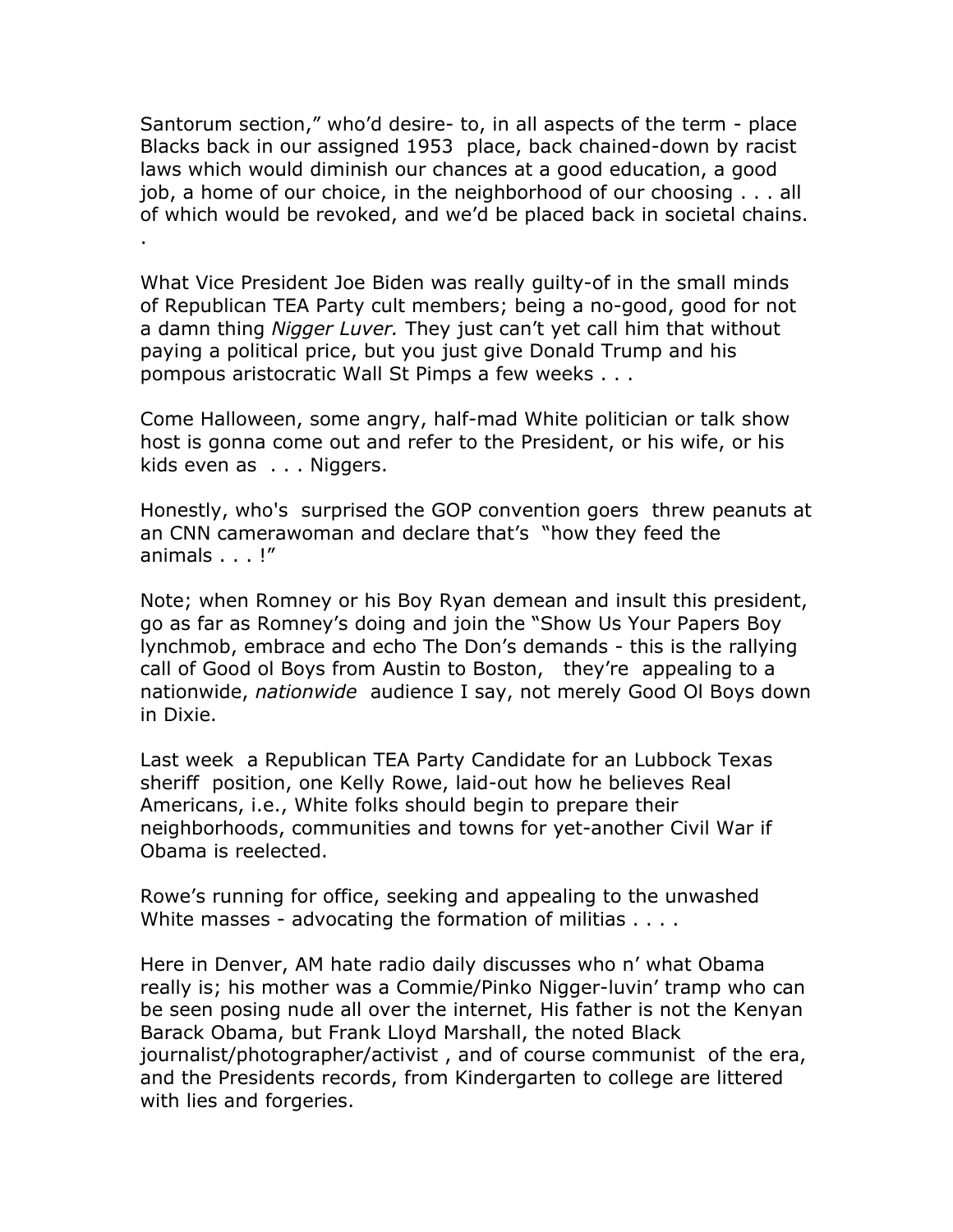The 44th President is also bi-sexual . . . .

The character assassination attempts are daily, but what floors me is the fact . . . nothing is *beyond the realm* of possibilities since the President is Black. It's so clear that when dealing with one of "his type;" be it lying cheating, stealing, conniving . . . nothing unspeakable is unthinkable.

### No?

I'd wager this is the identical feel n' flavor of most AM talk radio stations across the not so United States of America.

Which leaves me to conclude, horrifically, the Texas lawman Rowe can predict-the-future. His summation of his fellow Caucasians - they're standing on-the-verge of creating if they must, another Civil war, an America at war with itself, divided along lines-of-color, with class, gender and religion taking a backseat to the race, . . . is not merely possible, but likely.

I'm gonna take his word on it, he'd know how his fellow lodge and klan brothers would feel then I do.

## No?

Both my logical and emotional thought . . . a significant percentage of " White America" which has already "declared war" on everyone with a vigina . . . and is but-steps-from declaring war on Black people, a war on all Americans-of-color, for, in their delusional, elitist guesstamation . . . we're not Americans, hell, we might not even be fully human have certain elements of this *New Richt,* the "2nd Right" tell it.

Now look, I may be just another brother, the everyday, average Black man, however I'm gonna need, require, demand Black people in positions of power and influence, from Big Momma to Mayor whomever, to try to wake Black folks up to what t-i-m-e it really is . . .

Everybody pass-on a clip of the *Last Poets .* . . "Wake-Up" and for good measure, "When The Revolution Comes . . . ." We, as a people, desperately need a 2:37 in-the-AM wake-your-ass-up-call before we're chained and gagged, forced to return to the back-doors, balconies and back-seats once more.